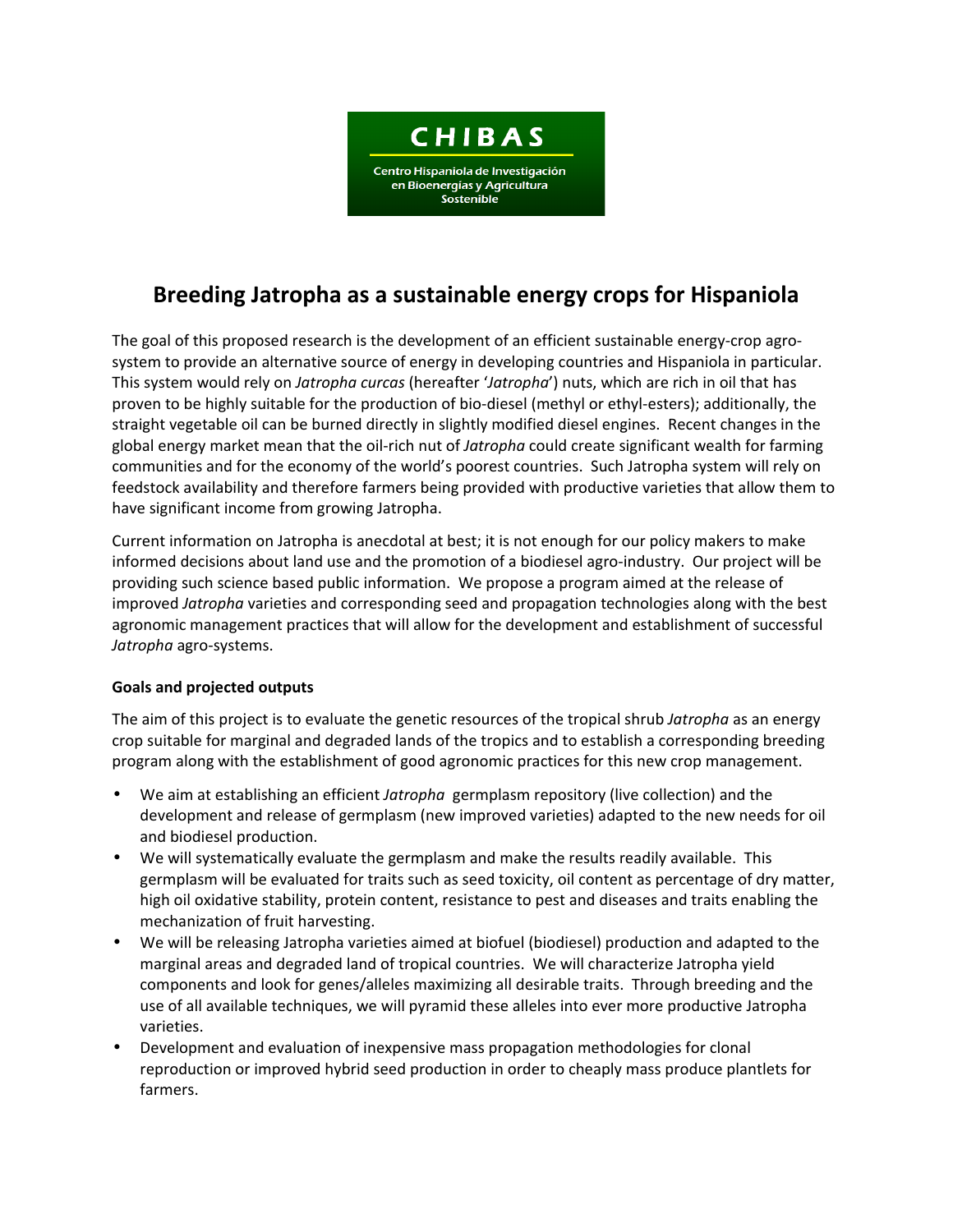• We will evaluate and establish the most appropriate agronomic practices under different scenarios (low input agriculture or maximization of production/cost ratio)

## **Why do we need to breed** *Jatropha***? (Why can't we just use available ecotypes and clones?)**

Plant breeding is the most cost-effective way to achieve an increased and stable yield. While native *Jatropha* or outstanding individuals that can readily be cloned offer an already-substantial yield and drought tolerance, plant breeding would allow for continuous increase and release of ever more productive varieties. In industrial terms, this increase will translate to, for example, oil with increased oxidative stability and other properties that will lower the cost of making biodiesel and enhance its quality. Varieties with higher oil content in percent of dry weight will also provide increased revenue per working-hour for the farmers. The development of non-toxic varieties will allow farmers to have additional markets for their product (not just biodiesel). *Jatropha* cake meal is protein rich, making it a highly attractive animal feed. Making *Jatropha* seeds edible will increase its economic value (two income-generating products instead of one). The 'green revolution' for major cereals would not have been made possible without the release of outstanding varieties. A new green revolution will require also new outstanding energy crop varieties.

### **Low cost mass propagation methodologies**

It is not enough to have a good clone; we have to provide the ways to deliver it to the growers!

*Jatropha* can be propagated through seeds, plantlets from tissue culture, from grafting and finally from cuttings. Grafting shortens time to maturity and harvest by 4 months allowing individuals to yield within the first year. Cuttings and tissue culture allow for the rapid mass production of plantlets.

The project will aim at testing and developing the required technology and techniques for mass seed and/or plantlet production. Effect of these strategies on agronomic performance, yield and drought tolerance will be evaluated. We will publish and make public (free to use) the methodologies developed and ensure that adequate training is provided to partner NGOs, seed companies, private sector partners, and farmers organizations for mass seed or plantlets production. We will focus on methods for mass production of cuttings and scions along with efficient root production methods in order to provide an inexpensive technology capable of producing large amount of plantlets to the growers.

### **Crop management; how to grow Jatropha?**

Jatropha agriculture will require establishing the methodologies for managing this new crop. We will establish research in areas such as intercropping, pruning, use of bee hives to enhance fruit production, minimization of agricultural input, maximization of production/cost ratio (best use of agricultural input), and finally mechanization of harvesting.

### **Networking and international exchanges on Jatropha**

CHIBAS has already established contacts and initiated collaborations with a number of international partners interested in establishing a Jatropha research community. These include researchers at Cornell University and Texas A&M University in the United States of America, Tamil Nadu University and the International Crops Research Institute for the Semi-Arid Tropics (ICRISAT) in India. We believe it is essential to promote the exchange of genetic material, information and knowledge to allow to rapidly reaching our goals.